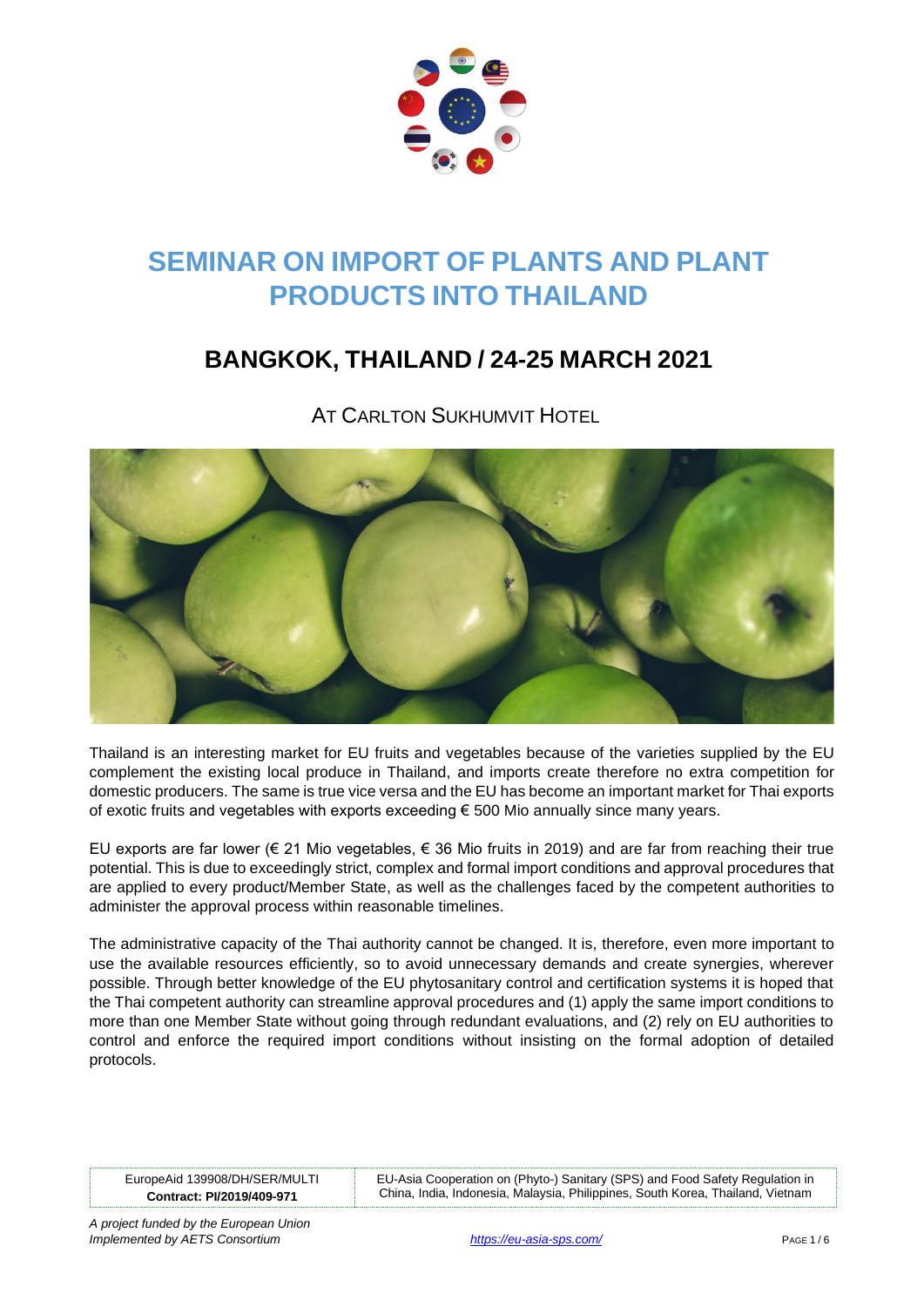

#### **SEMINAR OBJECTIVES**

This seminar aims to create an opportunity for officials of the Thai government and the European Union, as well as representatives of Thai and European business operators, to build contacts and deepen the understanding of phytosanitary control systems established in both the EU and in Thailand.

The specific objectives of this seminar are:

- $\checkmark$  To strengthen and facilitate exchange among policy makers and F&V industry on both sides
- ✓ To better understand decision making structures in Thailand with regard to market access
- $\checkmark$  To accelerate market access for pending (European) dossiers
- $\checkmark$  To discuss challenges for market access for F&V to the EU and Thailand

#### *Characteristics of the EU Phytosanitary System*

The EU has an advanced phytosanitary system which provides solid guarantees in line with international standards (World Trade Organisation, International Plant Protection Convention). The unique set of phytosanitary provisions are Staff in competent authorities are trained to ensure the proper functioning of the system. Monitoring of the phytosanitary conditions within EU territory.

binding for all Member States and actors in the phytosanitary chain.

The European Commission carries out audits in Member States (reports publicly available) to verify the functioning of the system on a regular basis.

Updating of EU legislation following scientific and

technical developments and possible new threats. Permanent consultation and cooperation with phytosanitary experts and scientific bodies (EFSA, IPPC, EPPO, Universities, National Research

This seminar is also conceived as a follow up of a similar activity done in October 2019. This seminar may be followed by a virtual study visit of Thai experts to EU Member States to deepen the information exchange and trust building.

bodies, etc.).

Lastly, the main products of interest for EU Member States are pears, kiwis and table grapes. Applications from Belgium, Italy, Netherlands, Germany, Spain and Greece are still pending.

#### **STRUCTURE OF THE SEMINAR**

The seminar will comprise of two seminar-sessions with informative presentations on SPS cooperation such as Plant Health requirements, Food Safety requirements for plant products, and quality standards (e.g. organic certification and Geographical Indications). The first day will be focused on the Thai market, its opportunities and market access conditions, whereas the second day will be dedicated to the EU regulatory framework, i.e. how EU Member States can provide the phytosanitary guarantees required by Thailand, EU quality standards and how to better collaborate.

The topics of the seminars are including, but not limited to:

- Market profiles (consumption, production and distribution, imports and market access challenges and opportunities)
- $\checkmark$  Overview of the import regime for plant and plant products
- ✓ What can be imported into Thailand, what is required?
- $\checkmark$  What are the exporters and importer responsibilities?
- $\checkmark$  General process for importing plant and plant products and formalities into Thailand

| EuropeAid 139908/DH/SER/MULTI | EU-Asia Cooperation on (Phyto-) Sanitary (SPS) and Food Safety Regulation in   |
|-------------------------------|--------------------------------------------------------------------------------|
| Contract: PI/2019/409-971     | China, India, Indonesia, Malaysia, Philippines, South Korea, Thailand, Vietnam |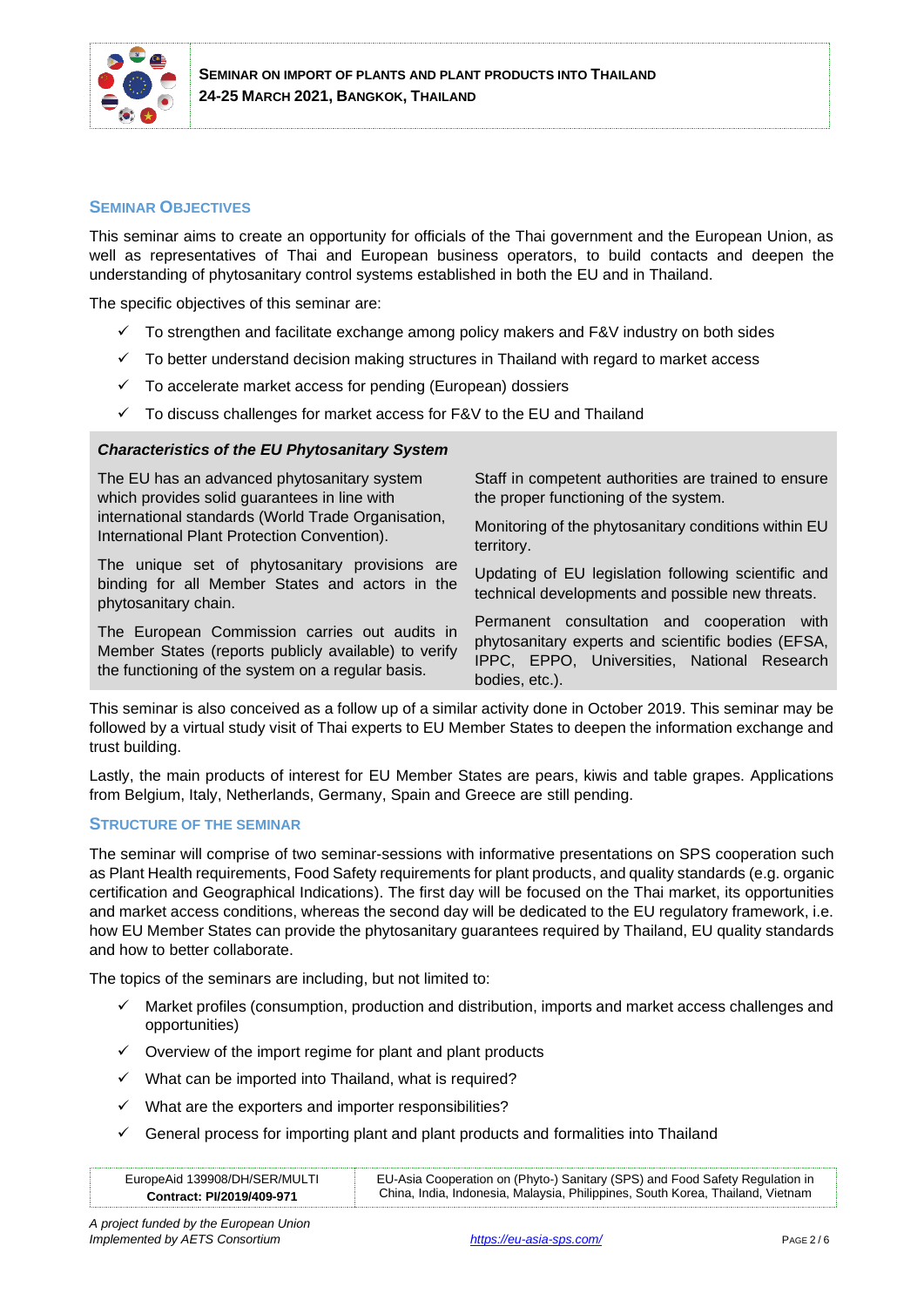

### **HYBRID SEMINAR; FACE-TO-FACE AND REMOTE PRESENTATIONS**

This seminar is taking place partly physically and partly online via a purpose-built e-platform (WebEx). The audience of the seminar attending in Bangkok are representatives from the national competent authorities, EU Delegations, EU MS Embassies, importers, retailers, distributors, media, researchers (etc.). Due to Covid-19 restrictions the maximum number of participants allowed on-site during the event is limited to 70 participants (of which 20 are senior officials from Thailand). The programme of the seminar is designed to facilitate live interactions between high level officials of the EU and host country whilst respecting all necessary health and safety measures.

The programme includes pre-recorded and live presentations, as well as interactive sessions when the time difference between Europe and Asia allows (c.q the afternoon sessions will be interactive).

The programme of the seminar includes the following icons:



Questions can be asked either from the conference venue and online - both in Thai or in English - and will be recorded during the morning sessions and sent to the keynote speakers to answer during the interactive sessions in the afternoon.

All background material, leaflets and guidance document to provide general information and overview of the topics discussed will be made available on the website of the project: *<https://eu-asia-sps.com/> .*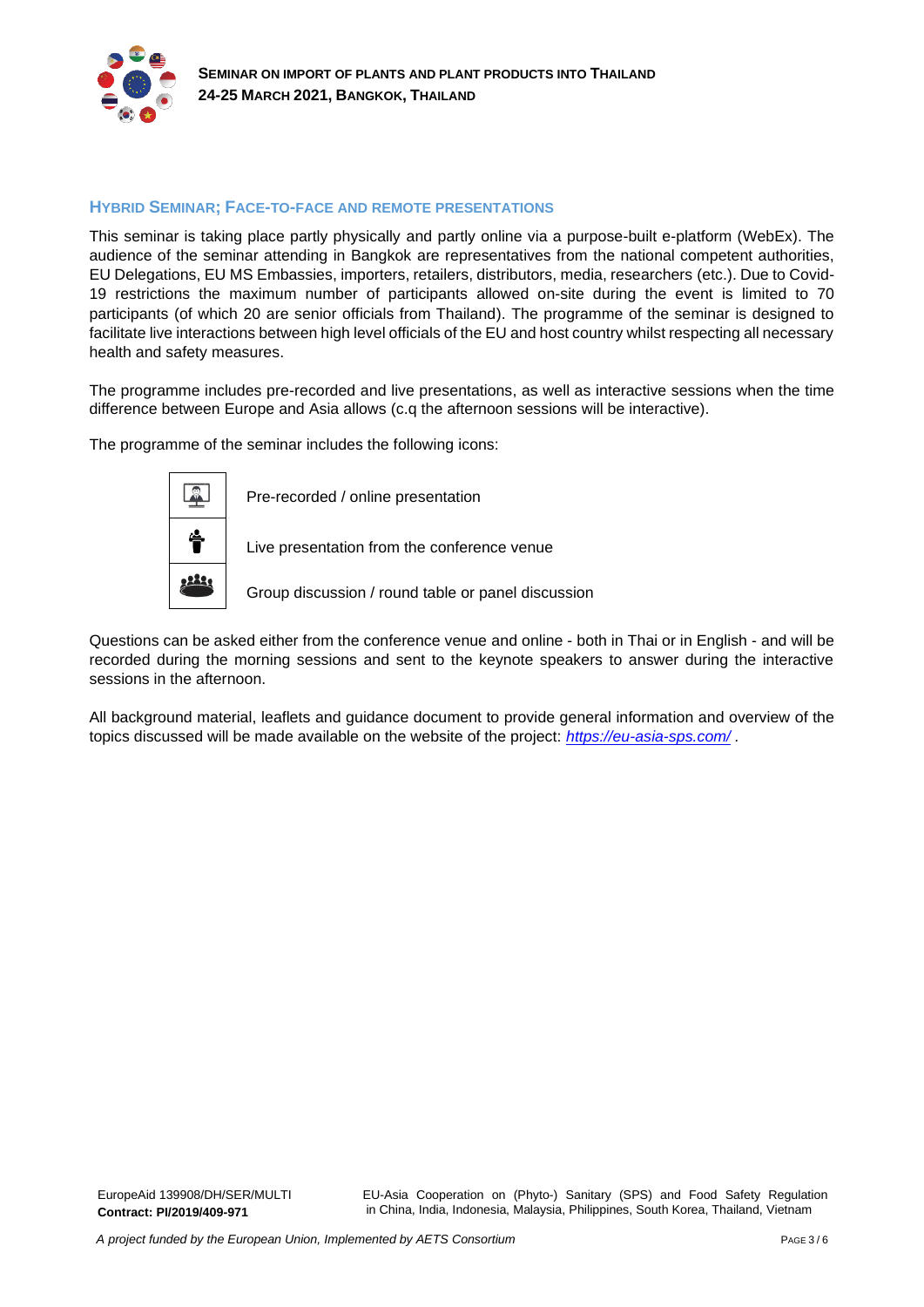

#### **RESPONSE TO COVID-19**

The European Union is organising this seminar in a hybrid format that includes both face-to-face and online meetings. The participants attending the seminar on-site at the *Carlton Sukhumvit hotel are asked to apply social distancing rules.* The participants to the seminar attending at the hotel are therefore asked to comply with the following three rules:

- (i) You do not have flu-like symptoms;
- (ii) You have not travelled, in the 2 weeks prior to the meeting, to any other countries;

(iii) To your knowledge, you have not had any contact with anyone suspected of having, or confirmed to have, the Coronavirus.

Please also be aware that the body temperature of all staff and participants is checked when entering the hotel. If you have 37.5℃ or more, you will not be allowed to enter the hotel.

*If any of these conditions are not met, you are requested not to participate in the event. We respectfully ask you to think about not putting at risk your own or other people's health. Consequently, if you have any symptoms similar to a flu or in case you have travelled from or have been through areas affected by the Coronavirus within the last 14 days or have been in contact with anyone suspected or confirmed to have COVID-19, you must not come to the event.* 

Please note that we will use the seminar participant list for potential contact tracking purposes, which means your data will be processed in accordance with the applicable data protection regulation (including name, email and telephone number). *The aforementioned rules on retention and security will apply for the period the EEAS keeps the data. If you have any queries, please contact the event organiser: [panicha.pumintong@aets-consultants.com.](mailto:panicha.pumintong@aets-consultants.com)* 

*Details on how your data are processed in the context of meetings/events, are available here:* **[https://eeas.europa.eu/headquarters/headquarters-homepage/3033/privacy-statements\\_en](https://eeas.europa.eu/headquarters/headquarters-homepage/3033/privacy-statements_en)**

#### **For more information:**

- **[World Health Organisation](https://www.who.int/health-topics/coronavirus)**
- **[European Centre for Disease Prevention and Control](https://www.ecdc.europa.eu/en/current-risk-assessment-novel-coronavirus-situation)**
- **[https://ec.europa.eu/info/live-work-travel-eu/health/coronavirus-response\\_en](https://ec.europa.eu/info/live-work-travel-eu/health/coronavirus-response_en)**
- **[https://ec.europa.eu/health/coronavirus\\_en](https://ec.europa.eu/health/coronavirus_en)**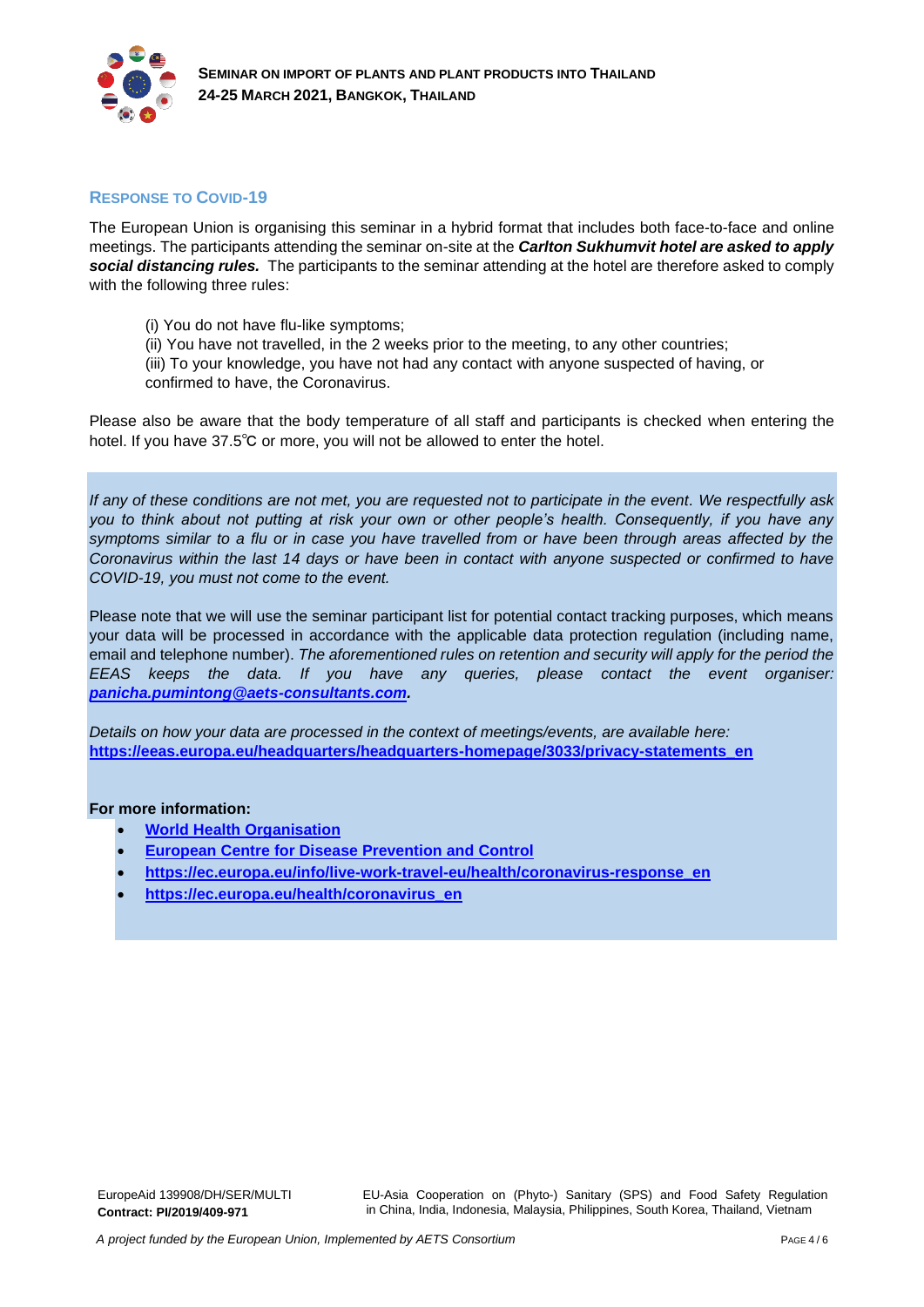

# **SEMINAR PROGRAMME**

| $\epsilon$ $\Gamma$<br>Bangkok | $\langle \mathcal{L} \rangle$<br><b>Brussels</b> | <b>24 MARCH 2021</b>                                                                                                                                                                                                                                                                                                                                                                                                                                                                                                            |  |
|--------------------------------|--------------------------------------------------|---------------------------------------------------------------------------------------------------------------------------------------------------------------------------------------------------------------------------------------------------------------------------------------------------------------------------------------------------------------------------------------------------------------------------------------------------------------------------------------------------------------------------------|--|
| 8:30                           | 02:30                                            | Welcoming of participants - Registration                                                                                                                                                                                                                                                                                                                                                                                                                                                                                        |  |
| 09:00                          | 03:00                                            | Inauguration of the Seminar by representatives of:<br>Mr Petros Sourmelis Head of Trade and Economic Section, Delegation of the European<br>Union to Thailand<br>Mrs Natthaporn Uthaimongkol, Department of Agriculture, Thailand                                                                                                                                                                                                                                                                                               |  |
| 09:30                          | 03:30                                            | Fruits and Vegetables Market trends and Consumer behaviour<br>Ms Supavadee Nimmanakait, Central Food Retail Thailand                                                                                                                                                                                                                                                                                                                                                                                                            |  |
| 10:00                          | 04:00                                            | EU production standards and trade for fresh fruits and vegetables<br>Mr Philippe Binard, Freshfel Association in Europe                                                                                                                                                                                                                                                                                                                                                                                                         |  |
| 10:30                          | 04:30                                            | Coffee break                                                                                                                                                                                                                                                                                                                                                                                                                                                                                                                    |  |
| 11:00                          | 05:00                                            | Product import to Thailand and potential changes in controls for market access (Digitalisation<br>of the audits during Covid and beyond)<br>Spain: Ms Isabel Lorenzo Iñigo, Sub-Direction for SPS agreement and Border Control,                                                                                                                                                                                                                                                                                                 |  |
|                                |                                                  | Ministry of Agriculture, Fisheries and Food<br>France: Ms Marion Chaminade, Agri-Food Counsellor - Vietnam, Thailand, Myanmar,<br>Cambodia, Laos, Embassy of France in Vietnam                                                                                                                                                                                                                                                                                                                                                  |  |
| 11:45                          | 05:45                                            | Questions gathering and preparation of Q&A session of the afternoon                                                                                                                                                                                                                                                                                                                                                                                                                                                             |  |
| 12:00                          | 06:00                                            | Restricted lunch for leaders and officials / Lunch break for participants                                                                                                                                                                                                                                                                                                                                                                                                                                                       |  |
| 13:30                          | 7:30                                             | Update on ASEAN common requirements on Plant Health and safety of plant products and<br>current initiatives toward trade facilitation among ASEAN member states<br>Ms Dhaniek Sri D. Kusumawardhani, Food, Agriculture and Forestry Division, ASEC                                                                                                                                                                                                                                                                              |  |
|                                |                                                  | Plant Health Regulation in Thailand and formalities                                                                                                                                                                                                                                                                                                                                                                                                                                                                             |  |
| 13:45                          | 07:45                                            | Mrs Natthaporn Uthaimongkol, Expert on Plant quarantine, DoA, Thailand                                                                                                                                                                                                                                                                                                                                                                                                                                                          |  |
|                                |                                                  | Mrs Warinya Malee, Expert on Import protocols and PRA, DoA, Thailand                                                                                                                                                                                                                                                                                                                                                                                                                                                            |  |
| 14:45                          | 08:45                                            | Q&A sessions (with speakers from morning sessions available online)                                                                                                                                                                                                                                                                                                                                                                                                                                                             |  |
| 15:15                          | 09:15                                            | Coffee break                                                                                                                                                                                                                                                                                                                                                                                                                                                                                                                    |  |
| 15:30                          | 09:30                                            | Round Table discussion on Trade Facilitation for Fruits & Vegetables: Market opportunities<br>and challenges, with representatives from:<br>Representative from the Department of Agriculture, Thailand<br>Mr Wolf Maier, DG TRADE<br>Ms Sylvie Coulon, DG SANTE<br>Mr Laurent Lourdais, Delegation of the EU to Thailand<br>Ms Almudena Mínguez Matorras, Embassy of Spain<br>Ms Giulia Montanaro, Assomela (EU apple exporter from Italy)<br>$\blacksquare$<br>Including contributions from the audience: Questions & Answers |  |
|                                |                                                  | Moderated by Mr Patrick Deboyser                                                                                                                                                                                                                                                                                                                                                                                                                                                                                                |  |
| 16:15                          | 10:15                                            | Conclusions                                                                                                                                                                                                                                                                                                                                                                                                                                                                                                                     |  |

EuropeAid 139908/DH/SER/MULTI **Contract: PI/2019/409-971**